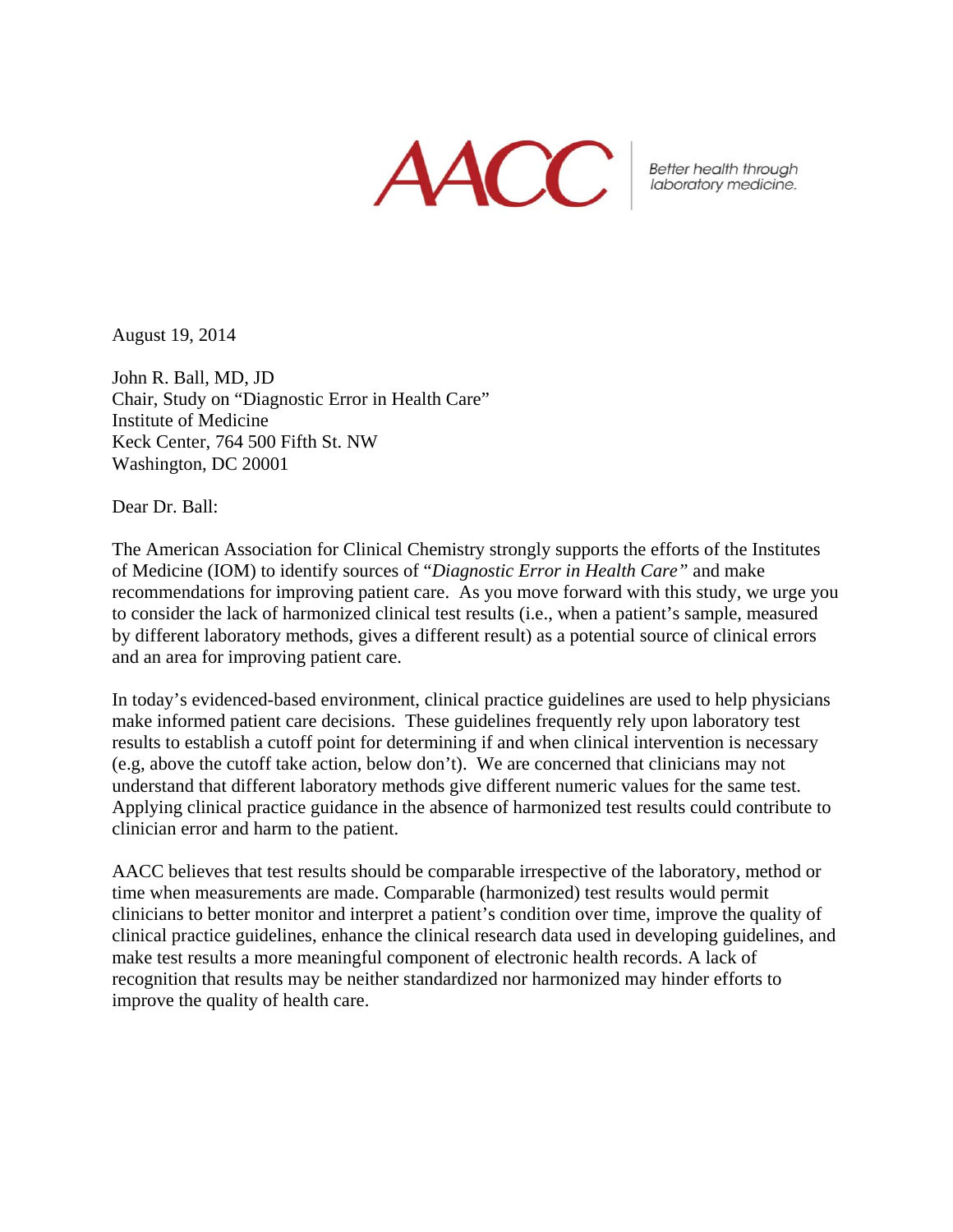Dr. Ball August 19, 2014 Page Two

The ideal practice for ensuring that laboratory results are in agreement is to calibrate each device or method to a known standard reference method or to a certified reference material. Currently, these standard reference methods and certified reference materials are only available for a small portion of the more commonly ordered laboratory tests. The best alternative is to 'harmonize' the test outcomes by way of correlation studies, thereby generating a common numeric value for the health care professional and patient. AACC is working with other laboratory medicine professional societies around the world to advance this approach and improve overall patient care.

AACC, with the help of medical device manufacturers, physicians, professional laboratory scientists and standards development organizations, among others, recently created an International Consortium for Harmonization of Clinical Laboratory Results to develop a global approach for prioritizing, organizing and managing the harmonization of clinical laboratory test results. This is a long-term initiative to develop comparable test results to improve the quality of patient care, while also reducing unnecessary costs. AACC would like your help in raising awareness of this issue among policymakers, health care providers, and the public as well as assist us in reducing diagnostic errors.

I am pleased to report that the Senate Appropriations Subcommittee on Labor, Health and Human Services, Education and Related Agencies Appropriations recently recognized the importance of harmonizing clinical laboratory test results in the report accompanying its draft 2015 fiscal year budget proposal. In the report, the subcommittee states:

*"Developing a process to ''harmonize'' these differing laboratory numbers into a common value is critical to reducing medical errors, improving the quality of care and empowering patients to participate in decisions affecting their care."* 

AACC strongly supports this language. We urge IOM to join congressional health leaders in recognizing this issue and educating physicians and the public about the need to harmonize test results and reduce the possibility of misdiagnosis or treatment errors.

AACC has developed a position statement that more fully examines harmonization and its importance to improving health care. I am attaching a copy of this statement. In addition, AACC plans to publish a white paper on this topic within the next few months. We will forward you a copy once it is completed. AACC looks forward to working with IOM on this important issue. Also, we would be willing to provide public testimony on this topic at one of your future meetings if you would find it helpful.

By way of background, AACC is the principal scientific association of professional laboratorians--including MDs, PhDs and medical technologists. AACC's members develop and use chemical concepts, procedures, techniques and instrumentation in health-related